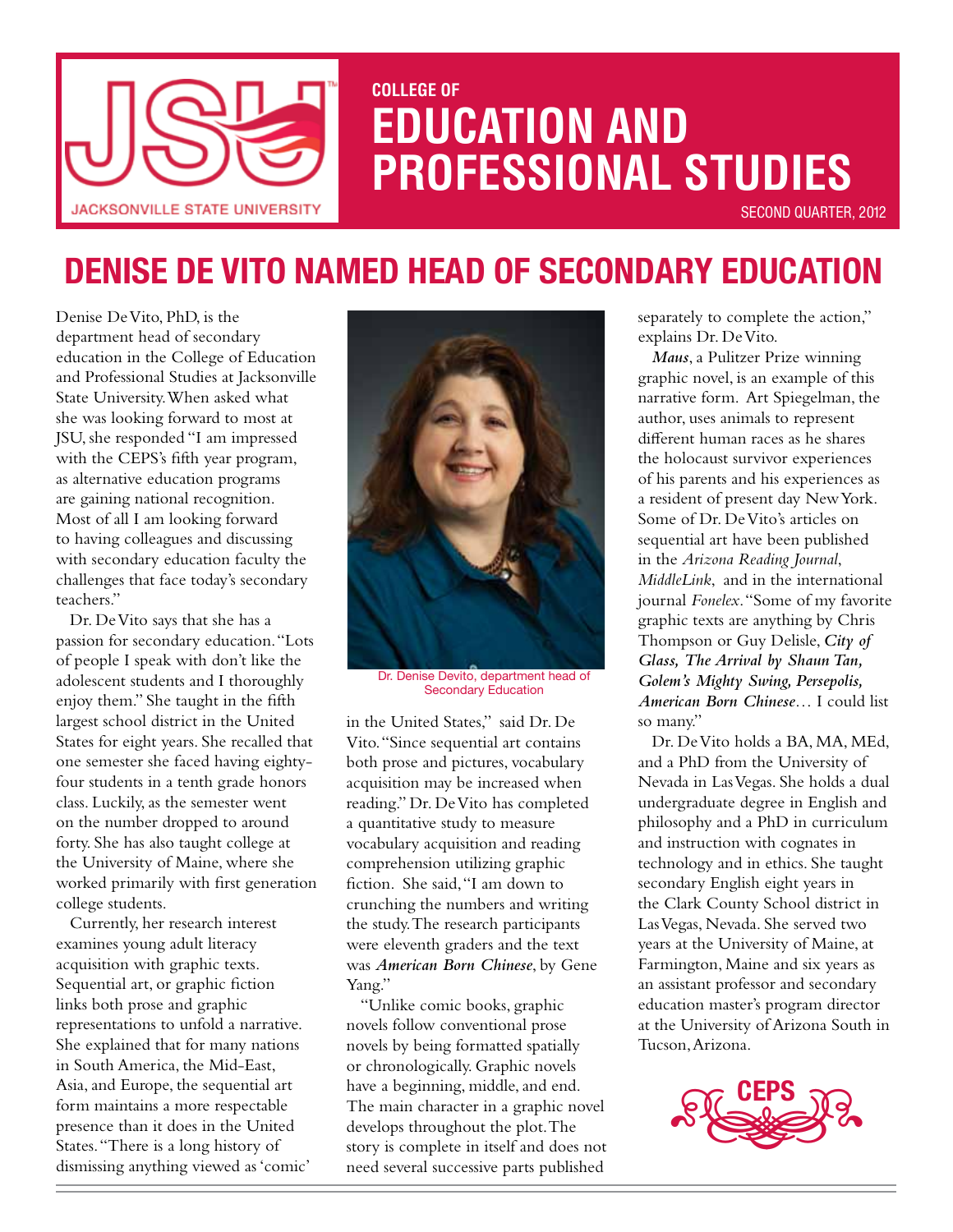## **Ms. Kathy Matthews Named JSU Employee of the Month**



Mrs. Kathy Matthews has been named JSU Employee of the Month for June, 2012. Ms. Matthews works in the Department of Technology & Engineering. She has worked in the Department of Technology and Engineering since August, 1992. Ms. Matthews is originally from Bowling Green, Kentucky, where she attended Western Kentucky University. She is married to Mark Matthews, Acting Director of Telecommunications, and they have one daughter, Kelsey. Kelsey will be a senior at Jacksonville High School this fall. Ms. Matthews and her family are very active at Jacksonville First United Methodist Church.

"Ms. Mathews could be employee of the month every month. She fosters a cooperative, efficient atmosphere for

departmental operations. Her abilities and attitude are outstanding. She is well respected and genuinely liked by students, faculty, and co-workers. Our technology students know and rely on her. Her knowledge of the department and our programs is a real asset," said Mr. Terry Marbut head of the Department of Technology and Engineering.



Ever since it first signed on the air in 1975, Jacksonville State University's radio station WLJS has been required to renew its broadcast license with the FCC every few years. Its most recent renewal, approved back in 2004, lasted through March of this year.

Starting back in fall 2011, the radio station and its staff began the process of license renewal by inviting the public to make comments about WLJS's operation. Following the procedure set out by the FCC, the station made regular on-air

#### **WLJS Receives FCC Renewal**

announcements about the renewal process.

No comments were received by the station or the FCC during this period, and on March 29 the FCC officially renewed WLJS's broadcast license for another eight years.

"We're glad to continue the station's tradition of serving the university and the surrounding community," said Mike Stedham, manager of student media at JSU. "We've got great things planned for the coming year. Our newly established WLJS Board of



Advisers will be announcing plans for a major project this fall. As we say in the radio business, stay tuned for more details."

#### **Dr. Patricia K. Lowry's New Role in the CEPS**

Dr. Patricia K. Lowry began her new job on June 4, 2012. She is the Pre-Education Advisor for the College of Education and Professional Studies, specifically ECK (elementary education with collaborative, grades K-6), ECP (elementary education with early childhood education, grades P-6), ESE (all areas of secondary education, grades 7-12), FCS (family and consumer sciences education), and

SPE (collaborative special education, grades 6-12). No one has ever been in this position, so she is enjoying getting the job up and running.

She will be working with freshmen and sophomores, some juniors, and other students as they make their way back to complete a degree at JSU.

Students that are not admitted to Teacher Education Program will work with Dr. Lowry until the semester

after they are admitted to the program.

Dr. Lowry says that she is really enjoying her time with the students. Hopefully, they are learning new things about the college in general, their program area, and their major. In addition, they seem to be asking all the right questions. Please come by B-2 Ramona Wood Hall to see her in her new area.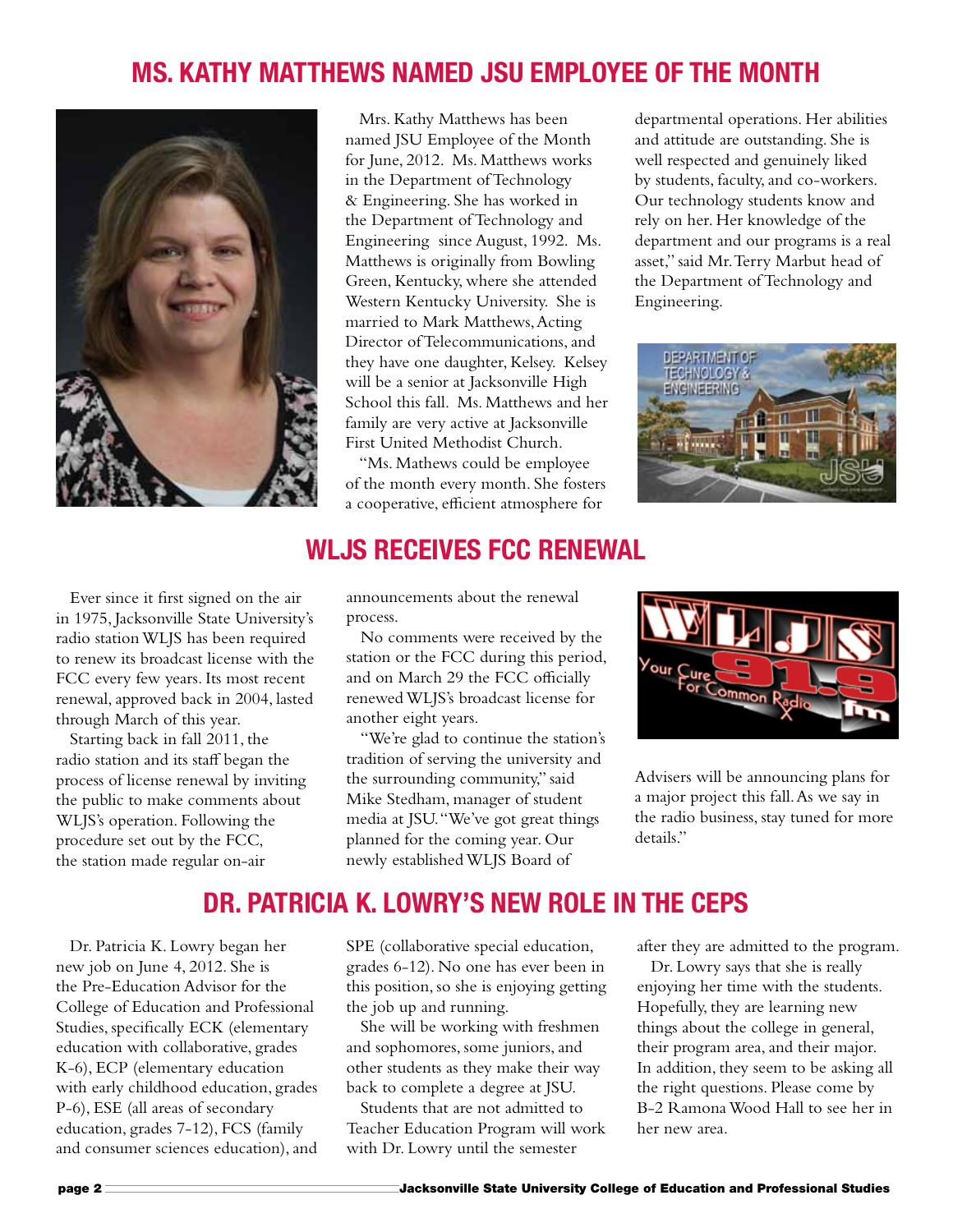### **Retirement of Dr. Patricia K. Lowry**



On May 31, 2012, Dr. Patricia Kramer Lowry retired from the Department of Curriculum and Instruction, the College of Education and Professional Studies, and Jacksonville State University. She had served the University for more than twenty-five years as an assistant professor, associate professor, department head, and professor in the Department of Curriculum and Instruction. She had taught most of the courses, both undergraduate and graduate, in all areas – social studies, science, mathematics, and general methods - except those in reading and language arts.

She also taught at the University of Alabama for five years from 1982 until 1987. In 1987, she was contacted by Dr. Charlie Walker to see if any of her graduate students in Tuscaloosa might be interested in an opening at Jacksonville State University. Little did he know that she indeed was interested in the position. With the years in Tuscaloosa, that gave her over Thirty years of teaching in the Teacher's Retirement System of Alabama.

She was assigned to the basement of Ramona Wood the first several years. The joke was always when

you needed Dr. Lowry she would be in the basement. Of course that is where most of her classes were taught in this building, Room 108. She is responsible for getting the ugly gold carpet pulled up and replaced with red and white tiles. She had severe allergies and after the second sinus surgery the dean decided to replace the carpet with tile in Room 108. When the computer lab in Room 210 was given new furniture, she went to Mike Zenanko and asked for the old tables and cushioned chairs. That is the set-up now for Room 218 in Ramona Wood Hall.

Her favorite years of teaching came during the time that she taught the undergraduate science methods courses and the graduate mathematics methods courses. She loved to be up walking around the classroom, setting up experiments for the science class,

or demonstrating how to use specific math manipulatives in teaching. Toward the end of her career, she taught general methods courses for both undergraduates and graduates in the EED program area. Those are the courses she ended with upon her retirement.

In almost every elementary school she enters today, there is at least one teacher or several teachers that she has taught. A smile comes to her face when they remember something special from her classes. She always liked the "hands-on or manipulatives" from the science and mathematics courses. In addition, several of her students are employed as adjunct or prorata instructors in C&I. Also, a few of them are employed by the Alabama Math, Science, and Technology Initiative (AMSTI).



Dr. William A. Meehan, president of JSU, Dr. Patricia K. Lowry, professor in the Department of Curriculum and Instruction, and Mr. Alan Lowry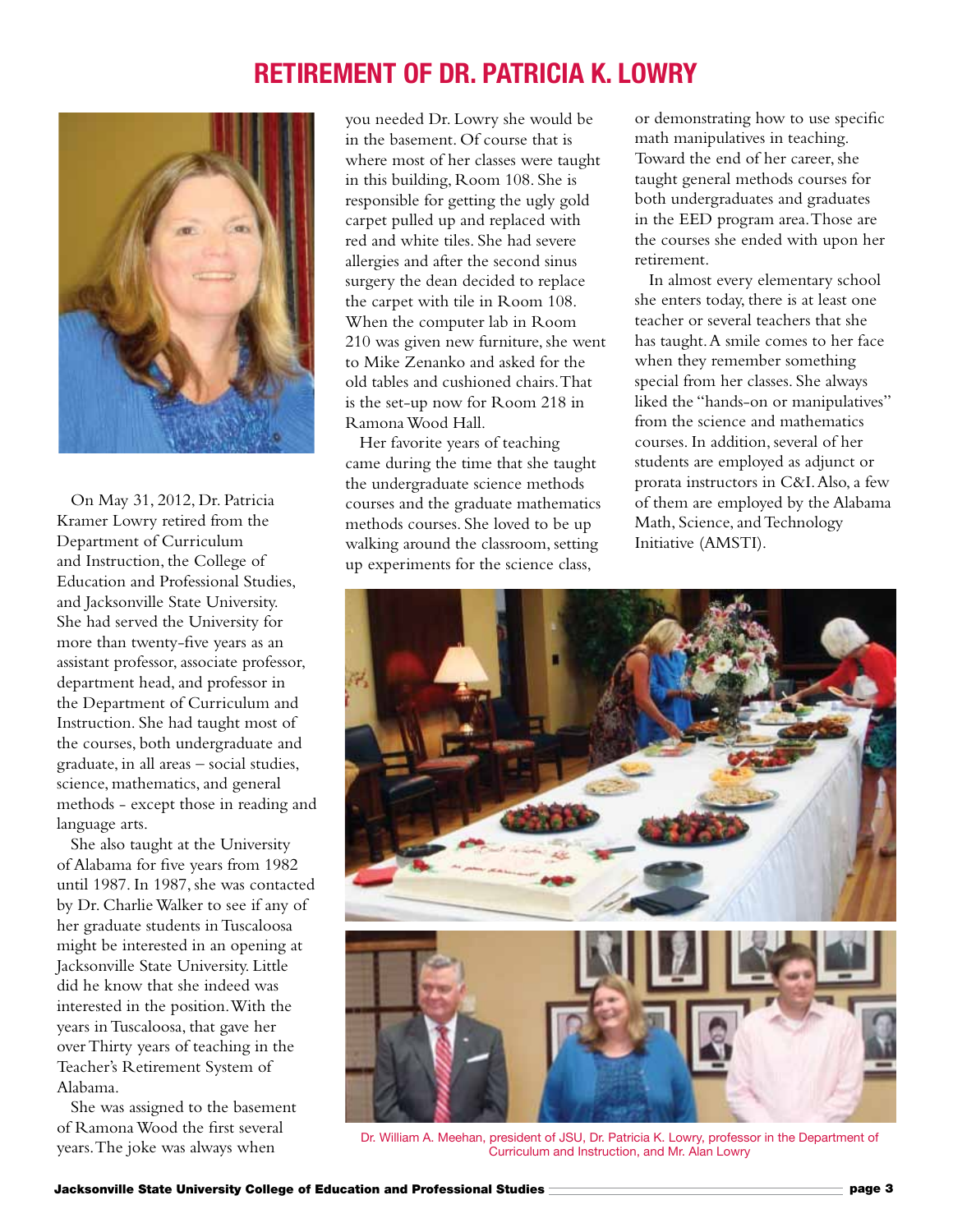### **Retirement of Dr. Ronnie Harris**



Dr. Ronnie Harris has retired from Jacksonville State University after forty-six years of service to the university through the Department of Health, Physical Education, and Recreation. Dr. Harris grew up on a farm in Geraldine, Alabama. Dr. Harris started as a JSU student in 1960 where he earned his BS and MS. In 1966, Dr. Theron Montgomery and Dr. Houston Cole hired Dr. Harris to teach at JSU. As he worked at JSU he also completed his EdD at the University of Alabama. In total, Dr. Harris has been involved with JSU for fifty-one years.

In high school Dr. Harris lettered in four sports. He came to JSU on a football scholarship and was a starter all four years at JSU in football and basketball, was captain of both the football and basketball team and was MVP in both sports. As a senior at JSU, he was nationally recognized in being selected as a second team All-American in football. As a JSU student Dr. Harris served as SGA president for one summer.

Dr. Harris started teaching in the Department of Health and Physical Education in 1966. He was married that year and he and his new bride served as the house parents for Logan Hall. After teaching for five years, Dr. Harris became department head in

1971, appointed by Dr. Montgomery and Dr. Ernest Stone. He had input in curriculum development and facilities. At that time HPER was located in Stephenson Gymnasium and he moved with it to the newly built Pete Mathews Coliseum in 1974. Dr. Harris' ideas influenced the design and placement of the Coliseum, the new outdoor track, and new tennis courts.

In 1974, Dr. Harris was given the additional responsibilities for all JSU's intercollegiate sports other than football, basketball, and baseball, which included men's and women's tennis, men's and women's gymnastics, men's and women's track, men's and women's cross country, women's basketball, women's volleyball, men's wrestling, and a co-ed rifle team. With the Physical Education department members, he ran the intramurals, which included students, faculty and staff participants. He started intercollegiate competition in women's sports at JSU under the old AIAW and then division II of NCCA. The Women's Gymnastics Team won the first ever National Championship at JSU in 1984 and 1985. During his tenure as department head a major in recreation was added. He became a full professor in 1978. In all, Dr. Harris has served as director of twelve men's and women's sports for fourteen years, department head for seventeen years and forty-six years as a faculty member.

Dr. Harris served as department head for seventeen years where he developed a great staff including these other recently retired faculty: Dr. Margaret Pope, Dr. Jim Reynolds, Dr. Ronnie Akers, Coach Dick Bell, Ms. Barbara Wilson, Dr. Mac Gillam, and Dr. Glenn Roswal. He is very proud of those individuals. During that time, the curriculum expanded, adding a recreation major and an exercise science and wellness major.



Dr. Harris has taught subjects that he loved and his guidance has touched thousands of students. It is not unusual to see him running, riding a bike, doing the martial art of Aikido, and teaching line dancing, folk dancing, square dancing, or swing dancing. He has participated in thirty-seven Peachtree 10K Road Races held in Atlanta, Georgia, on the Fourth of July. "It is amazing to be running with 60,000 other runners down the middle of Peachtree Street in Atlanta," said Dr. Harris.

Dr. Harris says. "JSU has been wonderful for me. I received an education where I experienced great teachers and coaches such as, Dr. Don Salls, Mr. Tom Roberson, Mr. Ray Wedgeworth, Ms. Julia Roebuck, and Dr. Ruebuen Boozer. My wife, Charyl Hudson Harris and I got jobs at JSU. We had we one son, Brad. Through JSU, I have made many friends. Now I am ready to enjoy the grandchildren and serve as taxi service for Raine, Ryleigh, and Carson. I will also do some adjunct teaching."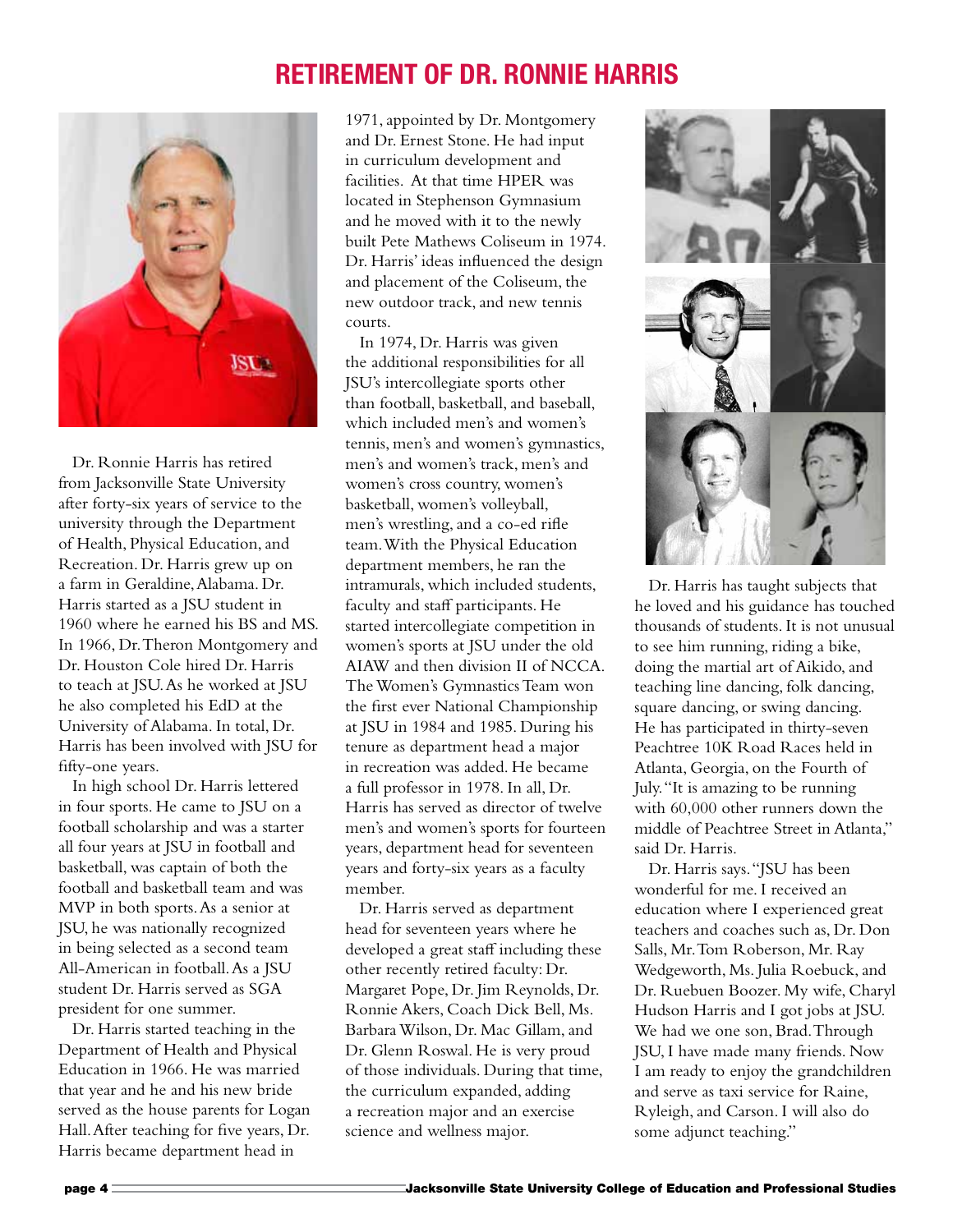## **Retirement of Ms. Paula Napoli**



After twenty years of service to Jacksonville State University, Ms. Paula Napoli, director of the Dr. Cynthia H. Harper Child Study Center, has retired. Ms. Napoli came to the JSU Child Center in 1992 and was promoted to director in 2002. During her tenure, Ms. Napoli taught over two hundred pre-school children and instructed more than 2,000 college students. The faculty and staff of the Department of Family and Consumer Sciences hosted a reception in Ms. Napoli's honor on Friday, June  $30<sup>TH</sup>$ , in East Mason Hall. The event was attended by Dr. William Meehan, Dr. Rebecca Turner, current and former colleagues, current and former child



center students, and college students. Ms. Napoli will truly be missed but her influence and contributions in the area of child development will continue through decades. She and her husband Vince, avid travelers, plan to spend some of their retirement time with their three young grandchildren, Maria, Turner, and Helena.







Mrs. Paula Napoli's costume of Snow White was her choice to wear when she escorted the pre-K students around campus for Halloween treats.